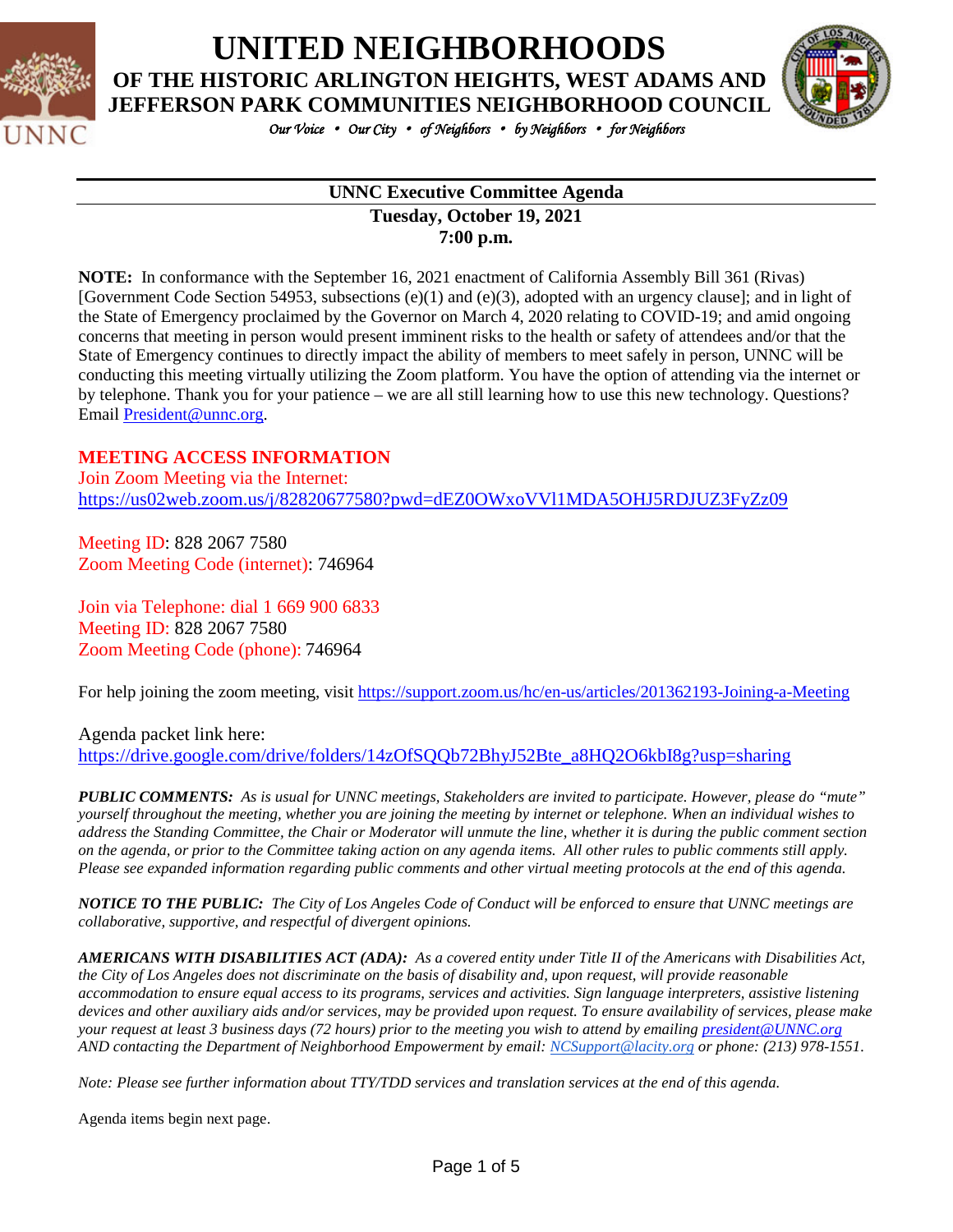

## **UNITED NEIGHBORHOODS OF THE HISTORIC ARLINGTON HEIGHTS, WEST ADAMS AND**



*Our Voice* • *Our City* • *of Neighbors* • *by Neighbors* • *for Neighbors* 

## **AGENDA**

1). **Determination to continue to hold meetings virtually**: The Board of Neighborhood Commissioners (BONC) and the Department of Neighborhood Empowerment, with guidance from the Los Angeles City Attorney, have established that BONC has the authority to adopt AB 361 Findings Pursuant to Government Code Section 54953(E)(1)(b)-(c) on behalf of the City's neighborhood councils, and to determine that due to the Covid-19 state of emergency, meeting in person would present imminent risks to the health or safety of attendees. This meeting is being conducted virtually pursuant to that directive.

#### 2). **Welcome & Call to Order; Introductions; Approval of the Agenda**

3). **Public Comments (1-2 minutes per speaker)**

4). **Update on all open projects, bills and payments**: Greg Jackson **– DISCUSSION AND ACTION**

5). **Update on correspondence and financial status of CalGreenWorks**: Greg Jackson/Laura Meyers **– DISCUSSION AND ACTION**

6). **Define process for Candidate Applications and distribution for UNNC Board**: Raheem Dawson – **DISCUSSION AND ACTION**

**7**)**. Update on AB 361 regarding Neighborhood Council's complying with the amendments to the Brown Act –** Laura Meyers **- DISCUSSION**

8)**. Establish uniform procedures for tracking contacts with UNNC board members, regarding attendance and other NC requirements:** Dolores Spears **– DISCUSSION AND ACTION**

9). **Designate authorized UNNC representative to acquire 2021 NC digital and physical Election Records from the City Clerk; determine whether UNNC will receive physical material, and storage of election records**: Theresa Maysonet **– DISCUSSION AND ACTION**

10). **Governing Board Agenda Item time format:** Theresa Maysonet **– DISCUSSION AND ACTION**

11). **Creation of Ad Hoc Committee for New Member Onboarding:** Theresa Maysonet **– DISCUSSION AND ACTION**

12). **Presentation of Stakeholder Citizen Award**: Theresa Maysonet **– DISCUSSION** 

13). **Zoom meeting protocols**: Theresa Maysonet **– DISCUSSION AND ACTION**

14). **Ann Zumwinkle's proposal for uploading Zoom meetings to YouTube:** Theresa Maysonet **– DISSUSSION AND ACTION**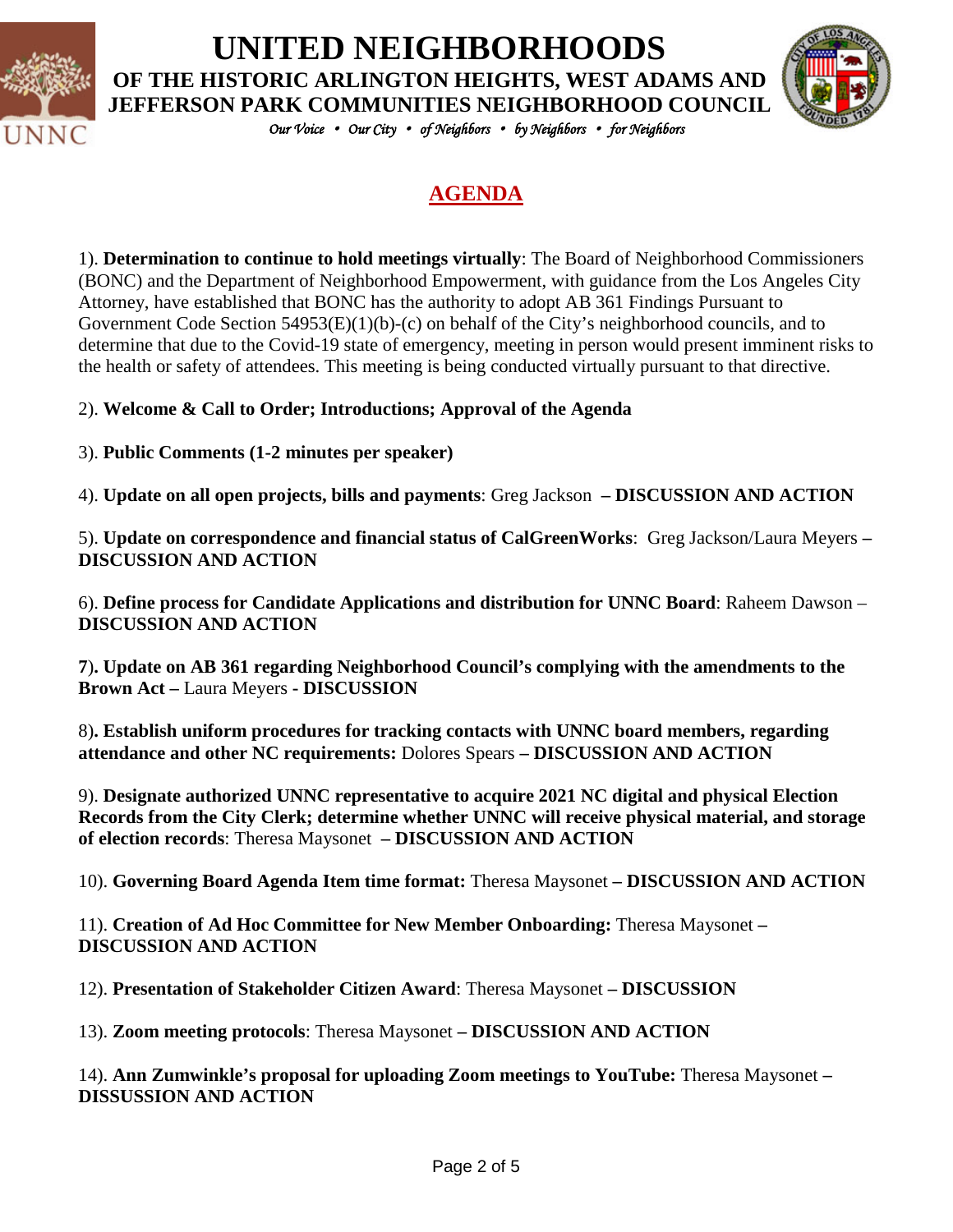

# **UNITED NEIGHBORHOODS**

**OF THE HISTORIC ARLINGTON HEIGHTS, WEST ADAMS AND JEFFERSON PARK COMMUNITIES NEIGHBORHOOD COUNCIL**



*Our Voice* • *Our City* • *of Neighbors* • *by Neighbors* • *for Neighbors* 

#### 15). **Approve UNNC Inventory Report – DISCUSSION AND ACTION**

#### 16). **Upcoming Governing Board meeting Agenda Items – DISCUSSION AND ACTION**

#### 17). **Interview Candidate(s) for Open Governing Board positions – DISCUSSION AND POSSIBLE ACTION**

#### 18). **Adjourn**

*Time allocations, if any, for agenda items are approximate and may be shortened or lengthened at the discretion of the Chairperson.*

**Future Meetings**: The next scheduled meeting of the UNNC Executive COMMITTEE is Tuesday, November 16, 2021 at 7:00 p.m., subject to cancellation if no agenda items. *(Standing Executive Committee meetings are held on the third Tuesday of each month, currently via Zoom.)*

Comments from the public on agenda items will be heard only when the respective item is being considered. Comments from the public on other matters not appearing on the agenda that are within the Board's or Committee's jurisdiction will be heard during the General Public Comment period. Please note that under the Brown Act, the Board or Committee is prevented from acting on a matter that you bring to its attention during the General Public Comment period; however, the issue raised by a member of the public may become the subject of a future Board or Committee meeting. Public comment is limited to 1 minute per speaker, unless waived by the presiding officer of the Board or Committee. At this virtual meeting, when prompted by the presiding chair to provide public input, members of the public will be requested to dial \*9 or use the Raise Hand option on the computer, to address any agenda item before the Committee takes an action on an item.

**Further AB 361 Updates**: Public comment cannot be required to be submitted in advance of the meeting, only real-time public comment is required. If there are any broadcasting interruptions that prevent the public from observing or hearing the meeting, the meeting must be recessed or adjourned. If members of the public are unable to provide public comment or be heard due to issues within the Neighborhood Council's control, the meeting must be recessed or adjourned.

The agendas for the UNNC meetings are normally posted for public review at some locations that are currently closed due to the COVID-19 crisis. However, this agenda is posted at the following location: South Seas House, 2301 West 24<sup>th</sup> Street, Los Angeles 90018. The agenda is also posted at the UNNC's official website at [www.UNNC.org.](http://www.unnc.org/)where you can also sign up to be notified of future meetings and events.

Stakeholders may also subscribe to the City of Los Angeles Early Notification System (ENS), through the City's website at www.lacity.org, to receive notices for UNNC meetings. For more information, you may also contact the President of UNNC, at [president@UNNC.org](mailto:president@UNNC.org) or at 323-731-8686.

**Please note**: All UNNC stakeholders are invited to participate in UNNC Standing Committee meetings. UNNC's Governing Board appoints Committee Chairs and Co-Chairs annually; these positions are open to all stakeholders. Per UNNC practice and policy, all stakeholders present at a Standing Committee meeting, including members of UNNC's Governing Board, are considered to be members of that committee for the duration of that meeting, and may equally participate, including by making motions and voting. Any action taken at the meeting is only a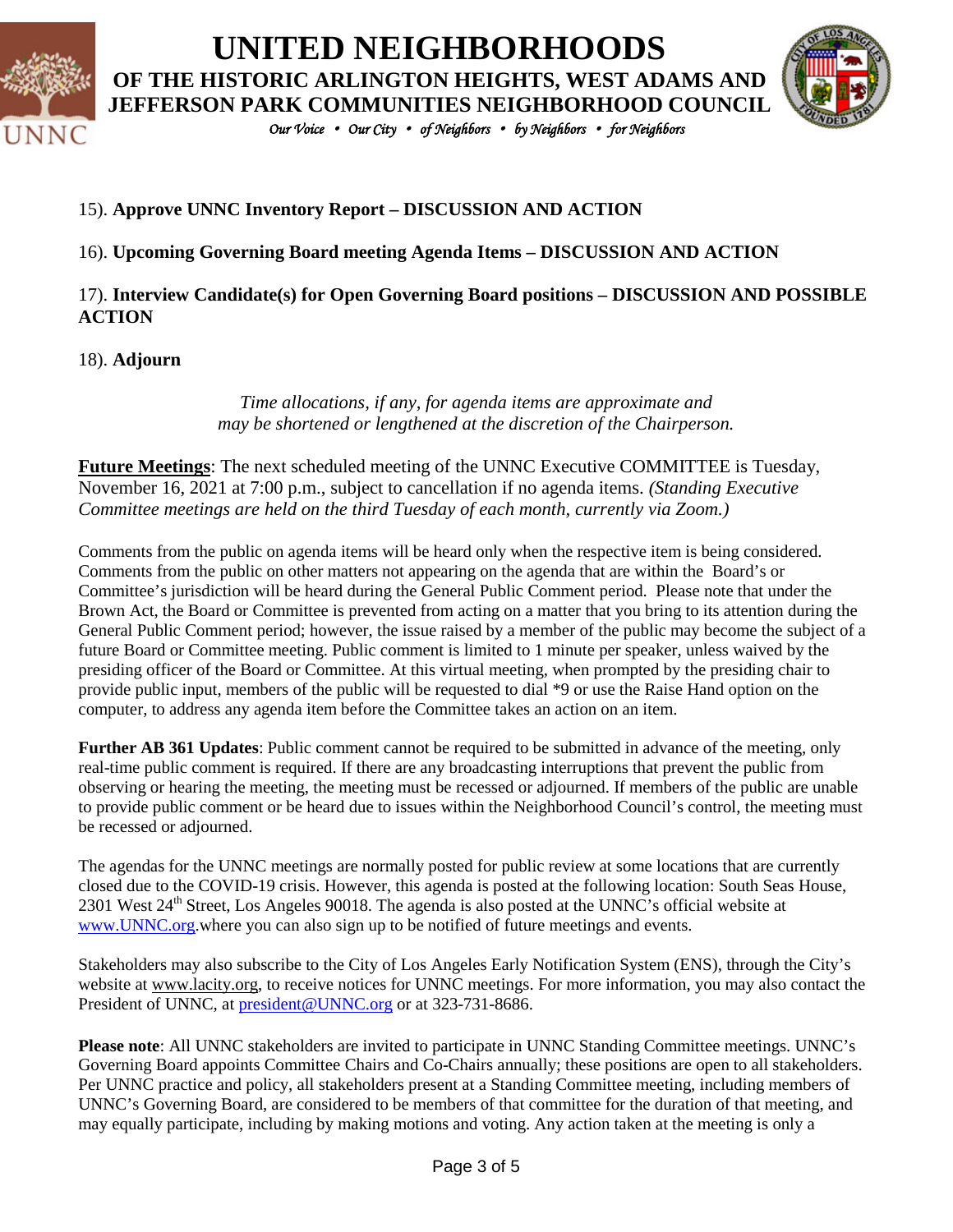

## **UNITED NEIGHBORHOODS OF THE HISTORIC ARLINGTON HEIGHTS, WEST ADAMS AND JEFFERSON PARK COMMUNITIES NEIGHBORHOOD COUNCIL**



*Our Voice* • *Our City* • *of Neighbors* • *by Neighbors* • *for Neighbors* 

recommendation to the Governing Board; no Standing Committee may act on behalf of the Governing Board without prior authorization. UNNC's Governing Board members may be in attendance at its Standing Committee meetings as participants or observers. Per the California Open Meetings Act ("The Ralph M. Brown Act"), in accordance with Government Code Chapter 9 / meetings [54950 - 54963], Section 54952 (b), UNNC's Standing Committees are "legislative bodies" for the purposes of this Chapter. And, in accordance with Section 54952.2. (c) (6), nothing in this section prevents the attendance of a majority of the members of a legislative body at an open and noticed meeting of a standing committee of that body.

#### **Telecommunication Relay Services**

Telephone communication is one of the most important forms of communication in society today. Due to advancements in technology, telephone devices have evolved with new services and capabilities. Individuals who are deaf and hard of hearing, and individuals with a speech disability are following these trends and are rapidly migrating to more advanced telecommunications methods, both for peer-to-peer and third-party telecommunications relay service (TRS) communications.

Telecommunications Relay Service is a telephone service that allows persons with hearing or speech disabilities to place and receive telephone calls. TRS is available in all 50 states, the District of Columbia, Puerto Rico and the U.S. territories for local and/or long distance calls. TRS providers – generally telephone companies - are compensated for the costs of providing TRS from either a state or a federal fund. There is no cost to the TRS user. What forms of TRS are available? There are several forms of TRS, depending on the particular needs of the user and the equipment available: TRS includes: Text to Voice TIY-Based TRS; Speech-to-Speech Relay Service; Shared Non-English Language Relay Service; Captioned Telephone Relay Service; Internet Protocol Relay Service; and Video Relay Service.

Please visit this site for detail descriptions:

https://www.fcc.gov/consumers/guides/telecommunications-relay-service-trs.

Don't hang up! Some people hang up on TRS calls because they think the Communications Assistant (CA) is a telemarketer. If you hear, "Hello. This is the relay service .. . " when you pick up the phone, please don't hang up! You are about to talk, through a TRS provider, to a person who is deaf, hard-of-hearing, or has a speech disability.

If you have limitations hearing or speaking a specially-trained CA can relay telephone conversations for all of your calls. In California, dial 711to reach the California Relay Service (CRS). If you prefer having your calls immediately answered in your mode of communication, dial one of the toll-free modality- and language-specific numbers below. The call will be routed to the CRS provider.

TTY/VCO/HCO to Voice 1-800-735-29291/English 800-855-3000/Spanish

Voice to TTY/VCO/HCO 1-800-735-2922/English 1-800-855-3000/Spanish

From or to Speech-to-Speech 1-800-854-7784/ English & Spanish